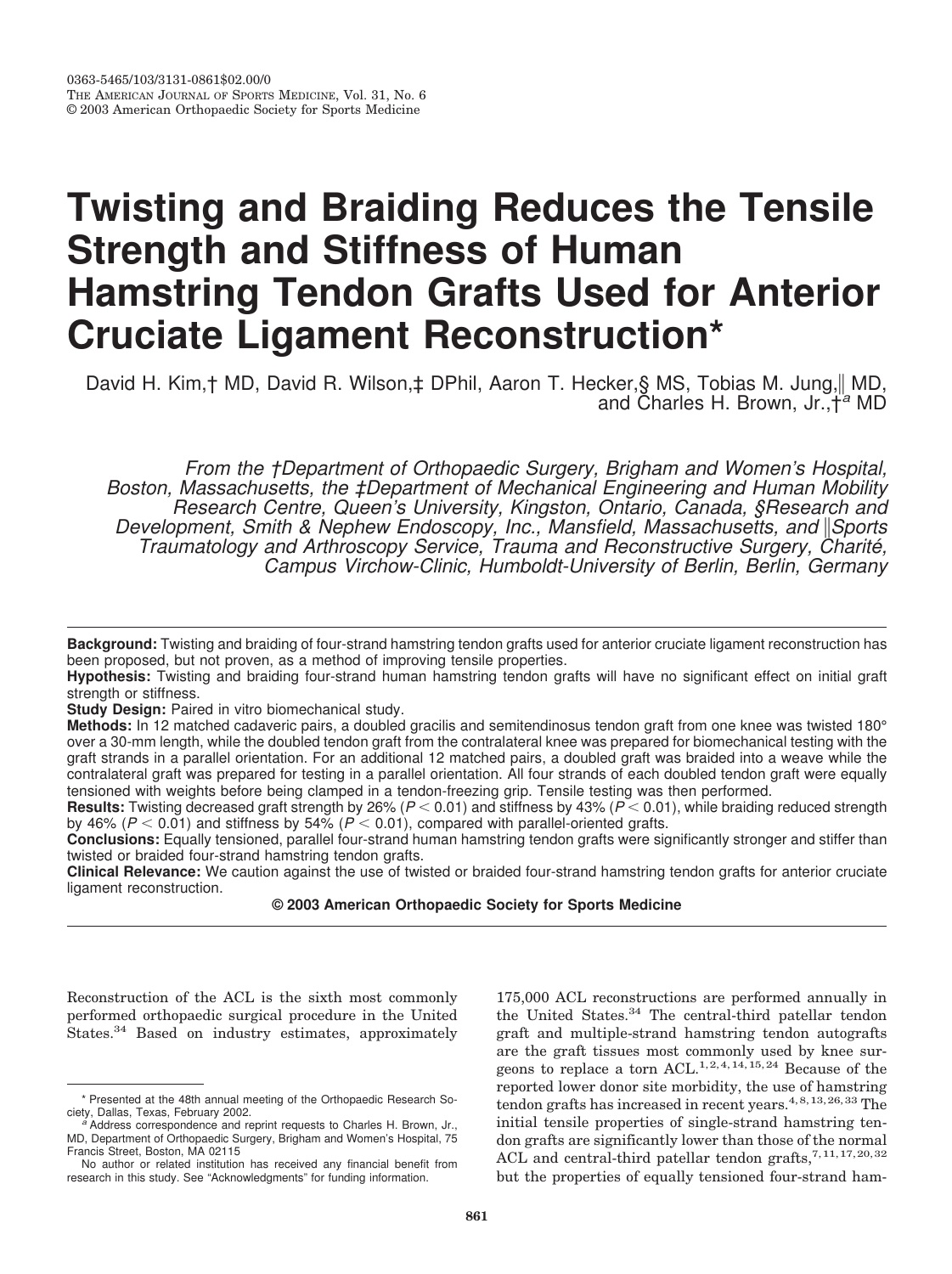string tendon grafts are significantly greater than those of the normal ACL and central-third patellar tendon grafts.<sup>7,11,20</sup> Because of the significant reduction in initial ACL graft strength that has been demonstrated to occur in animal models,  $5, 6, 25$  twisting or braiding of the multiple-strand hamstring tendon graft has been suggested as a possible method to further improve initial graft tensile properties.  $^{10,27,29}$ 

Biomechanical studies using animal tendons to determine the effects of braiding or twisting on initial graft strength and stiffness have not yielded clear conclusions. Braiding sheep digital extensor tendons significantly reduced strength (by  $54\%$ ) and stiffness (by  $85\%$ ) relative to parallel-strand controls.<sup>19</sup> However, braiding calf hoof extensor tendons had no effect on failure load but did reduce stiffness by about 30%, whereas twisting the tendons had no significant effect on strength or stiffness.<sup>22</sup> To our knowledge, no biomechanical study has examined the effects of twisting and braiding on the initial tensile properties of human hamstring tendons. The objective of this biomechanical study was to determine the effect of graft orientation (twisting and braiding) on the initial tensile properties of doubled gracilis and semitendinosus human hamstring tendon grafts.

## **MATERIALS AND METHODS**

#### Specimen Preparation

Gracilis and semitendinosus free tendon grafts were harvested in an open fashion from 24 matched pairs of unembalmed human cadaveric knees (mean age,  $63 \pm 16$  years; range, 29 to 94) obtained from the Department of Pathology at the Charité/Campus Virchow-Klinikum in Berlin, Germany. After harvest, the grafts were wrapped in gauze soaked with normal saline and frozen to  $-20^{\circ}$ C. Before preparation and testing, the tendons were thawed overnight at room temperature. A large, blunt curette was used to remove all extraneous muscle and soft tissue from each tendon. The free ends of each tendon were whipstitched by using five throws of a No. 2 Ticron braided polyester suture (Sherwood, Davis & Geck, St. Louis, Missouri). The tendons were then wrapped in saline-soaked gauze, packaged in airtight plastic bags, and refrigerated at 4°C until testing the following day. Each tendon was allowed to warm to room temperature before biomechanical testing. Normal saline was used to keep the specimens moist during all phases of preparation and testing.

The length of each tendon was measured with a millimeter ruler. A single investigator (DHK) measured the cross-sectional area of each tendon with an area micrometer. A compressive load of 0.12 MPa was applied to each tendon for 2 minutes before recording the measurement.<sup>11,20</sup> Four cross-sectional area measurements were taken along the length of each tendon. Measurements were made at a distance of 30 and 60 mm from the center point of each tendon in both the proximal and distal directions. The mean cross-sectional area for the proximal and distal half of each tendon was calculated separately. The mean proximal and distal cross-sectional area meas-

urements for matched gracilis and semitendinosus tendon sets were summed to produce the total cross-sectional area of the four-strand grafts.

One set of tendons from each matched knee pair was randomly chosen to be tested in a parallel orientation, and the other matched pair was tested in either a twisted or braided orientation. Grafts in the twisted group were rotated 180° over 30 mm (Fig. 1A) after being mounting in the specially designed cryogrips described later. Grafts in the braided group were fashioned by a "cross-and-twist" technique to braid the four tendon strands into a weave (Fig. 1B). Before biomechanical testing, the cross-sectional area of the twisted and braided tendon grafts was measured again at points 30 and 60 mm from the apex of the folded graft construct by using the area micrometer as described earlier. The length of the doubled gracilis and semitendinosus grafts was measured before and after twisting and braiding with a millimeter ruler.

### **Tensile Testing**

The tendon constructs were tested to failure in tension on a servohydraulic materials testing system (Model 8521, Instron Corp., Canton, Massachusetts). To minimize soft tissue slippage or failure at the tendon-grip interface, we used two specially designed sets of tendon-freezing grips. For testing twisted and (contralateral) parallel doubled gracilis and semitendinosus grafts, a new design of tendon-freezing grips was employed (Fig. 2A). The new grip design maintained a circular configuration of the four



Figure 1. A, twisting technique; B, braiding technique.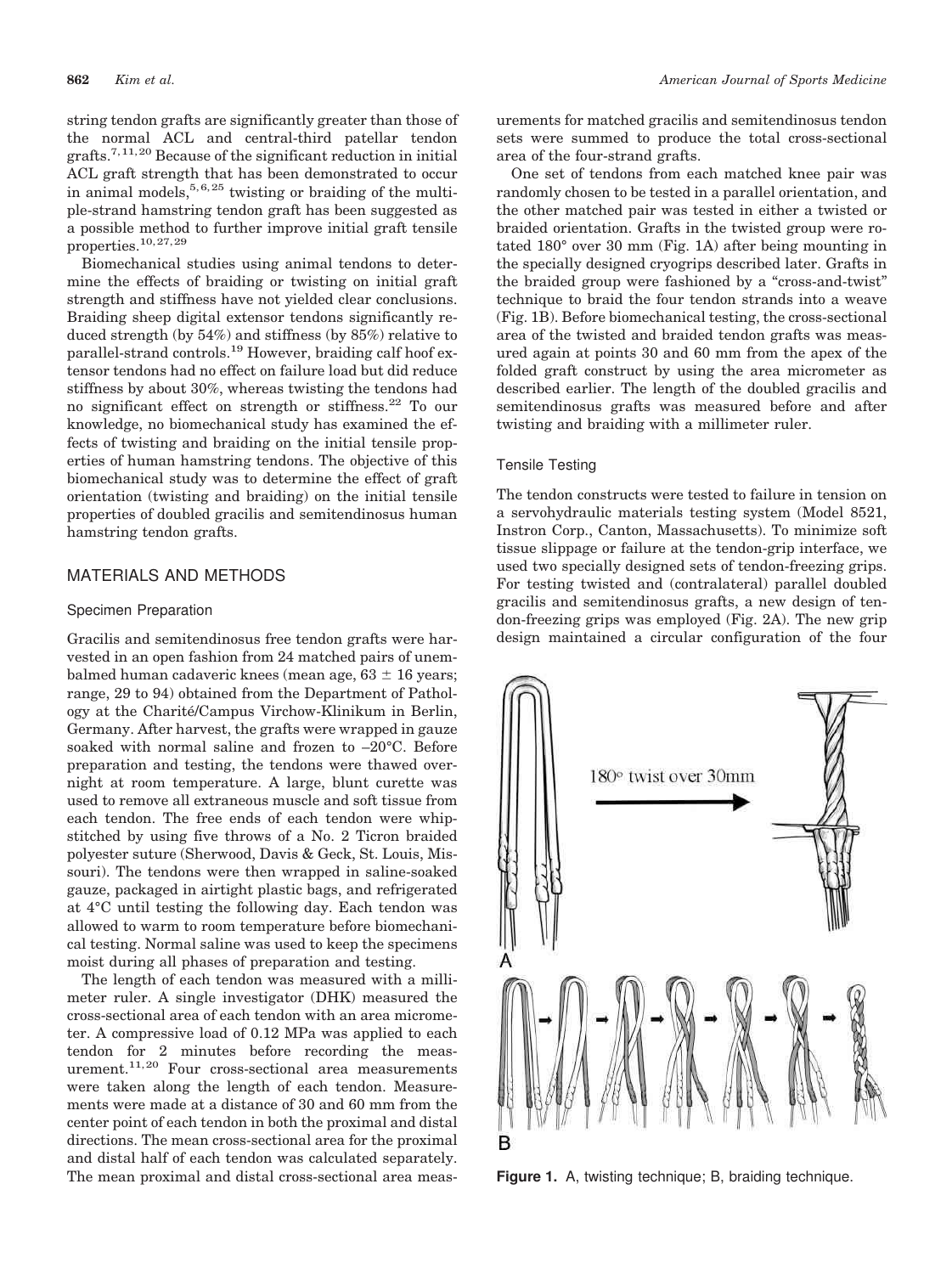

Figure 2. A, at left, the cryogrip system used in the twisting and parallel tendon testing group. This shows four hamstring tendons tested in a parallel orientation and equally tensioned with weights. At right is a close-up illustration of the clamping system, showing fixation of tendons into the bottom clamp. B, the cryogrip system used for the braided and parallel tendon testing group. This shows a parallel doubled gracilis and semitendinosus tendon graft placed in the grips and tensioned with hanging weights.

strands of hamstring tendons in the clamp as the proximal and distal ends were frozen by using dry ice held next to the jaws. This new grip design more accurately simulates the configuration of four-strand hamstring tendon grafts in vivo by decreasing flattening of the tendons when clamped. By decreasing tendon flattening at the grip interface, we were able to minimize off-axis loading, which is amplified when the grips are twisted 180°. To approximate the intraarticular length of the human ACL, we used a 30-mm grip-to-grip distance for testing. The sutures from the gracilis and semitendinosus tendon of each end of the graft construct were tied together, creating a loop, and equal tension was applied to all four strands of each graft construct by hanging a 500-g weight from the suture loops on each end of the graft. Grafts selected for testing in the twisted orientation were twisted by rotating the upper grip 180° relative to the fixed lower grip. This was done while maintaining the 75-N preload. The change in graft length was measured by recording the position of the upper clamp with the servohydraulic testing machine's linear variable differential transducer before and after twisting.

For testing braided and (contralateral) parallel doubled gracilis and semitendinosus tendon grafts, tendon-freezing grips similar in design to those described by Hamner et al. $^{11}$  were used (Fig. 2B). The tendon-freezing grips consisted of two flat plates with serrated teeth. The base plate was designed with a small chamber for dry ice to be placed within the grip.<sup>21,23</sup> Tendons were looped over the post in the upper tendon-freezing grip and the free ends of the tendons were equalized in length. The sutures from the gracilis and semitendinosus tendons on each end of the graft construct were tied together, creating a loop, and a 500-g weight was hung from the suture loop on each end of the grafts. This weight was maintained until the lower grip was completely clamped. A grip-to-grip distance of 30 mm was maintained. Dry ice was placed in the lower grip chamber and the clamp was tightened. A 75-N preload was applied to the graft construct, dry ice was placed in the upper grip chamber, and the upper clamp was tightened on the looped ends of the grafts. The 75-N preload was held constant as the grips were tightened to ensure that equal tension was maintained on all four tendon strands before testing.

The graft constructs were preconditioned by loading them cyclically from 50 to 100 N for 100 cycles at a frequency of 1 Hz. After preconditioning, the 75-N preload was reapplied to maintain graft tension, and the upper and lower grips were checked for tightness. The final grip-to-grip distance was measured with a handheld micrometer (Model CD-6CS, Mitutoyo Corp., Tokyo, Japan). A temperature probe (Model 8528-20, Cole-Parmer Instrument Company, Chicago, Illinois) was placed on the tendons at the midpoint between the two grips. When the temperature dropped below 13°C, the tendons were tested to failure at a strain rate of 100% elongation per second. Strain rate was determined from final measurement of the grip-to-grip distance after preconditioning.

The site and mode of failure were recorded for all tests. Failure load and stiffness were determined from load-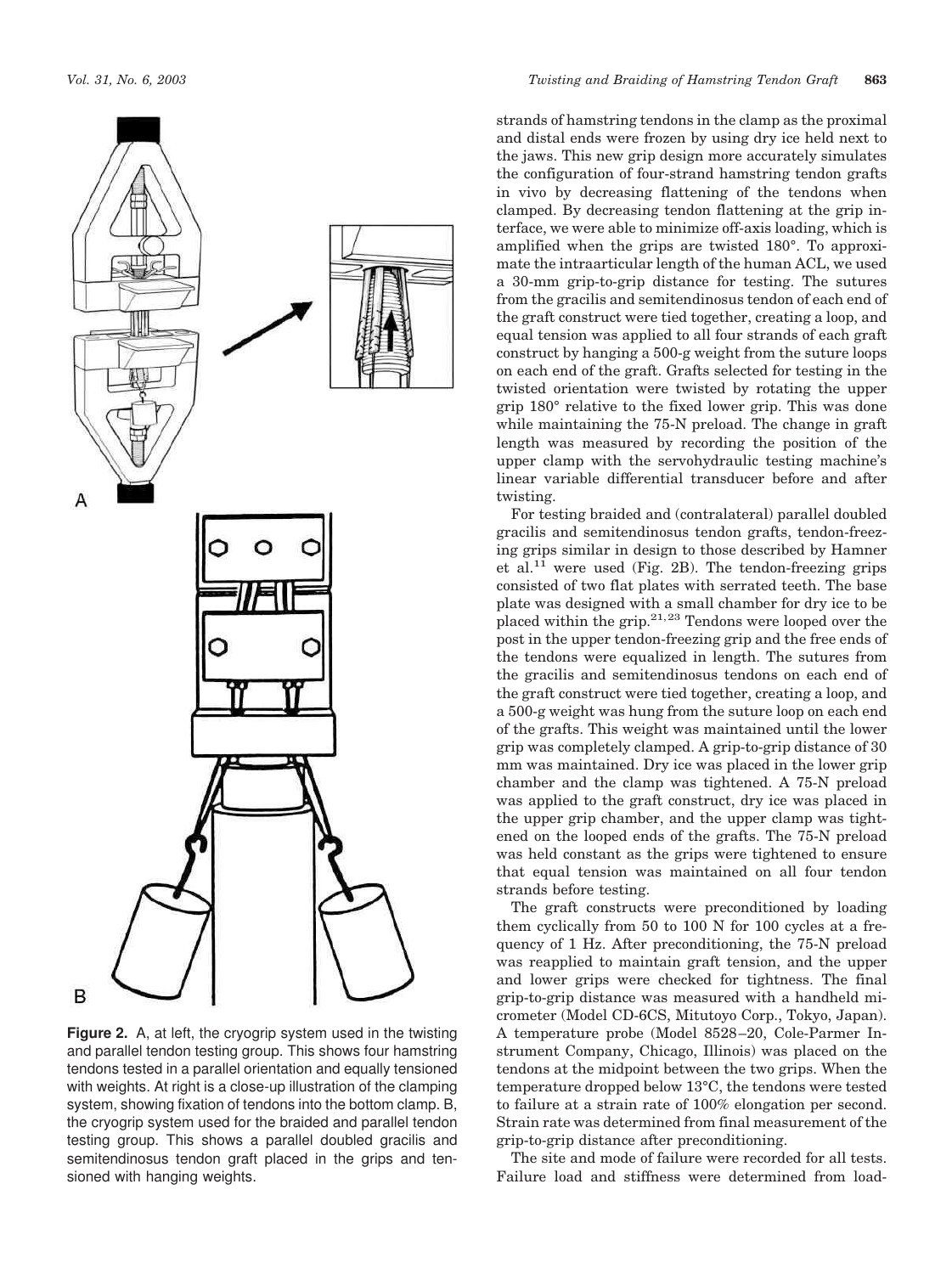TABLE 1 Comparison of Characteristics of Twisted and Parallel Four-Strand Human Hamstring Tendon Grafts

| Graft orientation   | Area $\text{(mm)}^2$ | Failure load (N) | Stiffness (N/mm) | Failure stress (N/mm <sup>2</sup> ) |
|---------------------|----------------------|------------------|------------------|-------------------------------------|
| Twisted $(N = 12)$  | $38.3 \pm 7.3$       | $2215 \pm 759^a$ | $384 + 96^a$     | $58.9 + 19.1b$                      |
| Parallel $(N = 12)$ | $39.3 + 6.6$         | $3000 \pm 563$   | $675 \pm 143$    | $78.0 \pm 19.3$                     |

<sup>*a*</sup> Significantly lower value ( $P < 0.01$ ).

<sup>b</sup> Significantly lower value ( $P < 0.05$ ).



Figure 3. Typical load-displacement curves of a twisted doubled gracilis and semitendinosus tendon graft and parallel control

elongation curves by using data acquisition and analysis software (Series IX; Instron Corp.). Failure load was defined as the applied force at which the load-displacement curve deviated substantially from a straight line. Stiffness was defined as the slope of the linear region of the loaddisplacement curve. Failure stress was calculated by dividing the corresponding failure loads by the initial (unloaded) graft cross-sectional area.

#### **Statistical Analysis**

We tested the hypotheses that twisting or braiding has no significant effect on cross-sectional area, prepared graft length, failure load, stiffness, and failure stress. A paired Student's *t*-test was used to compare test data between the twisted or braided graft configurations and their respective parallel-strand controls. Significance was set at  $P <$  $0.05.$ 

# **RESULTS**

Twisting the tendons decreased the mean failure load by 26% ( $P < 0.01$ ), mean graft stiffness by 43% ( $P < 0.01$ ), and mean failure stress by 24% ( $P < 0.05$ ) (Table 1). The mean cross-sectional areas of the twisted grafts before being twisted and that of the parallel controls were not statistically different. The cross-sectional area of the twisted tendons was not significantly different when compared with the sum of the areas of individual tendons before twisting. The load-displacement curves of the parallel controls typically displayed a sigmoid shape, with a single peak failure load and rapid failure (Fig. 3). On the other hand, the twisted tendons demonstrated a more gradual rise to a lower initial failure load and then displayed multiple peaks of subsequent lower failure loads in a step-wise fashion (Fig. 3).

Braiding the tendons decreased mean failure load by 46% ( $P < 0.01$ ), mean graft stiffness by 54% ( $P < 0.01$ ), and mean failure stress by  $54\%$  ( $P < 0.01$ ) (Table 2). The mean cross-sectional areas of the braided grafts before being braided and that of the parallel controls were not significantly different. After braiding, the mean crosssectional area of the braided hamstring tendon grafts increased by 21%, from  $36.9 \pm 10.2$  mm<sup>2</sup> to  $44.8 \pm 10.8$  $mm^2 (P < 0.05)$ , compared with their cross-sectional area in the unbraided state. Braiding also significantly decreased graft length by  $15\%$  from  $115.4 \pm 10.8$  mm to  $98.3 \pm 10.1$  mm ( $P < 0.05$ ). The load-displacement curves showed different modes of failure (Fig. 4). The parallel controls exhibited the characteristic sigmoid shape with a single peak failure load and rapid failure, whereas the braided tendons initially failed at lower loads and then displayed sequential failures with multiple peaks similar to those of the twisted tendon group.

# **DISCUSSION**

The purpose of this study was to determine the effect of twisting and braiding on the initial tensile properties of multiple-strand human hamstring tendon grafts. Our results indicate that twisting and braiding significantly reduced initial graft strength and stiffness compared with equally tensioned, parallel four-strand controls. Analysis of the load-displacement curves (Figs. 3 and 4) suggests that twisting and braiding reduced graft failure load and stiffness by producing unequal tension in the graft strands. Not only did ultimate failure occur at lower loads. there were also multiple peaks of stepwise failure before the complete tendon failure, with each peak likely representing disruption of individual hamstring tendon strands. Our data suggest that any multiple-strand tendon graft construct that results in unequal tensioning of the graft strands will result in a weaker and less stiff graft construct compared with grafts tested in an equally tensioned parallel orientation.

Our results for parallel four-strand tendon grafts compare favorably with those reported by Hamner et al.,<sup>11</sup> who examined human hamstring tendons using similar measurement and testing techniques. Although the mean failure loads (3090  $\pm$  517 N and 3000  $\pm$  563 N) and stiffness values (675  $\pm$  143 and 715  $\pm$  97 N/mm) for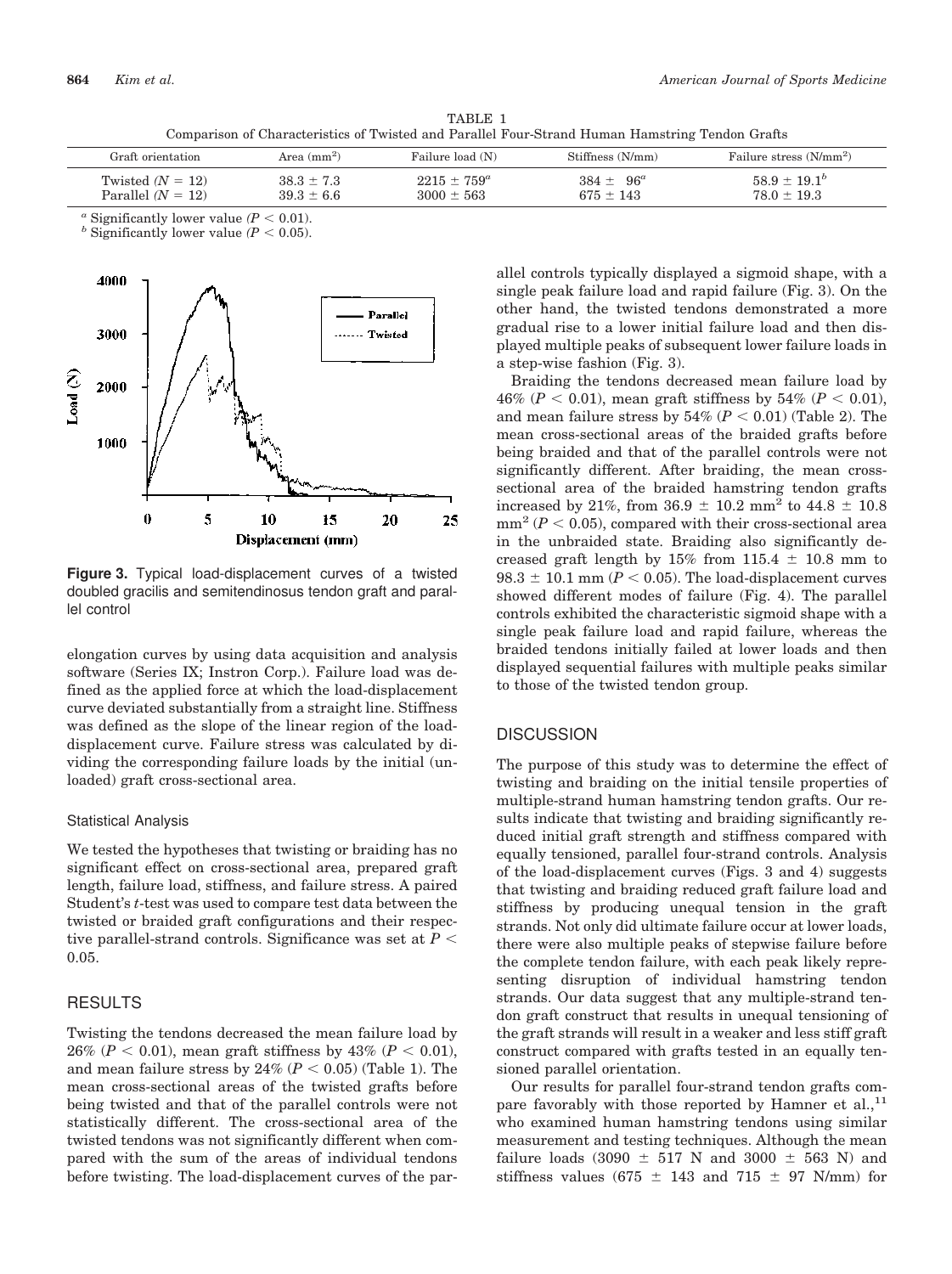TABLE 2 Comparison of Characteristics of Braided and Parallel Four-Strand Human Hamstring Tendon Grafts

| Graft orientation   | Area $(mm^2)$ | Failure load (N)       | Stiffness (N/mm) | Failure stress $(N/mm^2)$ |
|---------------------|---------------|------------------------|------------------|---------------------------|
| Braided $(N = 12)$  | $44.8 + 10.8$ | $1673 \pm 504^{\circ}$ | $330 \pm 90^a$   | $37.1 + 6.0^a$            |
| Parallel $(N = 12)$ | $38.8 + 8.7$  | $3090 + 517$           | $715 + 97$       | $81.1 + 10.3$             |

<sup>*a*</sup> Significantly lower value ( $P < 0.01$ ).



Figure 4. Typical load-displacement curves of a braided doubled gracilis and semitendinosus tendon graft and parallel control.

parallel grafts in the current study were lower than values reported by Hamner et al.<sup>11</sup> (4090  $\pm$  295 N and 4590  $\pm$ 674 N, and 776  $\pm$  204 and 861  $\pm$  186 N/mm, respectively), the failure stress values  $(81.1 \pm 10.3$  and  $78.0 \pm 19.3$ N/mm<sup>2</sup>) in our study were similar to their results (77.7  $\pm$ 6.7 and 92.0  $\pm$  18.7 N/mm<sup>2</sup>). The difference in failure loads and stiffness, but similarity in failure stress, is most likely due to differences in tendon cross-sectional areas. The cross-sectional areas in the current study  $(38.8 \pm 8.7)$ and 39.3  $\pm$  6.6 mm<sup>2</sup>) were lower than the cross-sectional areas reported by Hamner et al.  $(50.4 \pm 3.5 \text{ and } 52.9 \pm 5.3)$  $mm<sup>2</sup>$ ) and, as a result, lower failure loads and stiffness values would be expected.

Wilson et al.<sup>31</sup> compared the failure properties of twisted, double-looped human semitendinosus and gracilis tendon with that of 10-mm wide patellar tendon grafts. Although the failure loads for twisted hamstring tendons  $(2422 \pm 538 \text{ N})$  compared favorably with those reported in the current study (2215  $\pm$  759 N), stiffness values in the current study (384  $\pm$  96 N/mm) were greater than values reported by Wilson et al.  $(238 \pm 71 \text{ N/mm})$ . Differences between stiffness values may be attributed to variations in testing protocols. Wilson et al. maximized the grip-togrip distance in each test. In the current study, a standardized grip-to-grip distance of 30 mm was used. Wilson et al. also tested the grafts at a higher temperature, 21°C compared with 13°C in the current study, which may have affected graft stiffness.

Tis et al.,<sup>30</sup> in a recently published study, demonstrated that braiding caused a significant decrease in the strength and stiffness of human hamstring tendons. However, their values for failure load (427  $\pm$  36 N for braided grafts and

 $532 \pm 44$  N for unbraided) and stiffness (76.1  $\pm$  10 N/mm for braided and  $139 \pm 18$  N/mm for unbraided) were much lower than those reported in the current study and in past investigations.<sup>4,11,19,31</sup> Because the authors did not report failure modes, we speculate that the large differences in failure properties could be attributed to their tissuegripping methods, which may have resulted in grip-related soft tissue failures rather than midsubstance tendon failures. The authors attributed the differences to agerelated changes in material properties. However, no other investigators have reported changes of this magnitude as being due to age of human hamstring tendon grafts (A. T. Hecker et al., unpublished data, 1997).

The results of the current study add to a largely inconsistent body of knowledge on the effects of braiding and twisting on various animal tendons. Nicklin et al.<sup>19</sup> reported that braiding sheep digital extensor tendons using two different techniques decreased graft strength by 47% and 57%, respectively, and reduced stiffness by 82% and 85%, respectively, compared with parallel strand controls. Although the reductions in graft strength are consistent with our findings in human specimens, the larger reductions in stiffness that they reported may have been observed because stiffness was measured during preconditioning cyclic loading. This is in contrast with our study, in which stiffness was measured after preconditioning, with the use of data from the load-elongation curve. Rittmeister et al.<sup>22</sup> reported that braiding calves' hoof extensor tendons reduced graft stiffness by 28%. However, twisting had no effect on stiffness and neither braiding nor twisting had any significant effect on failure load. Differences between the results of Rittmeister et al. and the current study may be explained by variation in testing techniques, twist configurations, and grip design. Rittmeister et al. did not use matched sets of tendons. Instead they compared three different strand configuration groups with a single control group of parallel tendons. In our study, we compared left-right sets of tendons from the same specimen, thus strengthening our statistical analysis. Rittmeister et al. also used a longer grip-to-grip length of tendon (55 mm) compared with the length used in the current study (30 mm), which may also have affected failure properties. Finally, only a small percentage of tendon grafts tested by Rittmeister et al.<sup>22</sup> failed at the tendon midsubstance (3 of 40).

Our results contradict the belief that twisting or braiding four-strand hamstring grafts improves initial graft tensile properties (Refs. 10, 29, 31; A. Perissinotto and A. Lelli, unpublished data, 2000). The practice of twisting and braiding multiple-strand hamstring grafts to increase mechanical properties has never been supported by experimental evidence. The perceived benefits of twisting and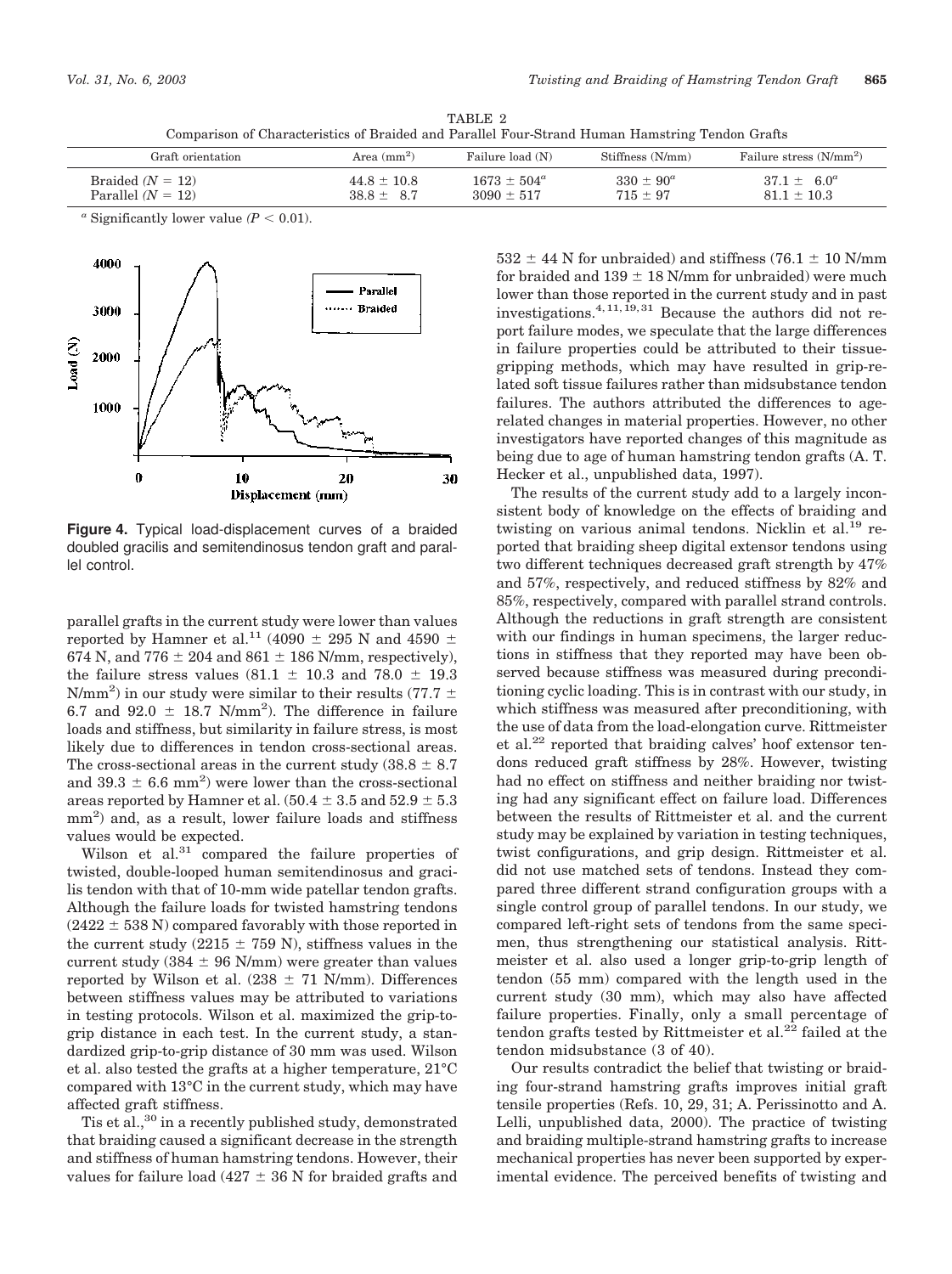braiding hamstring grafts may have originated from previous studies examining the effect of twisting patellar tendon grafts on initial tensile properties. A 90<sup>°</sup> twist of human patellar tendon grafts reportedly resulted in a 30% increase in ultimate load and stress.<sup>7</sup> Although an investigation using a canine model showed that twisting yielded a similar increase in strength,<sup>18</sup> another recent study using human tissue found that twisting had no significant effect on initial graft strength and stiffness.<sup>17</sup> Furthermore, twisting of patellar tendon autografts has been shown to have no significant short-term effect on knee laxity, as determined by instrumented testing and clinical examination.<sup>9</sup>

Advocates of twisting or braiding tendon grafts believe that these techniques allow multiple-strand tendon grafts to act as a unit and behave like "rope."<sup>10,27,29</sup> However. when braiding is used in the textile industry in manufacturing yarns and ropes, it is for the purpose of improving the flexibility and handling characteristics of the material rather than for increasing tensile strength and stiffness.<sup>12</sup> Research on man-made fibers and yarns has shown that twisting is used in yarns to produce coherent structures having maximal flexibility and minimal resistance to bending stresses.<sup>3, 12, 16</sup> In fact, as the twist angle of fiber increases, its strength decreases.<sup>12</sup>

If rope or suture were unwound, the multiple stranded configuration would be harder to use but would demonstrate increased tensile properties, provided that all of the strands were placed under equal tension. When all strands of a multiple-strand construct are loaded equally, the corresponding strength is equivalent to the sum of the strengths of the individual strands. Therefore, to maximize the initial tensile properties of multiple-strand hamstring tendon grafts, equal tensioning of the graft strands should be emphasized. Hamner et al.<sup>11</sup> demonstrated that unequally tensioned four-strand human hamstring tendon grafts have lower failure loads  $(2831 \pm 538 \text{ N} \text{ com}$ pared with 4590  $\pm$  674 N) and stiffness values (456  $\pm$  97.7 N/mm compared with  $861 \pm 186$  N/mm) compared with equally tensioned grafts. Twisting and braiding decreases the ability to obtain equal tension on the individual strands of a multiple-strand tendon graft and, therefore, reduces graft tensile properties.

Other disadvantages to braiding are the decrease in graft length and the increase in graft diameter, resulting in a shorter ACL graft that requires larger diameter bone tunnels. Larger bone tunnels and decreased graft length could potentially complicate graft fixation and decrease graft fixation options. Our study found that twisting the tendon had no significant effect on graft diameter but did decrease graft length by 4 mm.

One of the strengths of the current study is that we have attempted to simulate the geometry of the tibial and femoral bone tunnels by using a new tubular grip design. Therefore, our tests of twisted tendons more accurately simulate the loading of a twisted graft in the knee. Although we were unable to use the new grip system for tests of the braided tendons, we believe that the standard plate-style grips had minimal effect on failure properties because failure load and stiffness values for the two parallel control groups were not significantly different. This conclusion is further supported by the observation that the majority of hamstring tendon strands failed within the tendon midsubstance and not at the tendon-grip interface.

Another strength of our study is the use of paired sets of human tendons. Several other studies have used animal tendons; however, the results have been contradicto $ry.$ <sup>19,22</sup> By testing human hamstring tendon grafts, we are able to present results that are applicable to the clinical setting. Also, because we tested paired sets of tendons, we were able to apply stronger statistical techniques in the analysis of our results than if we had tested unmatched specimens.

Extrapolation of the results of this study to clinical practice should be done with caution because of the limitations inherent in ex vivo biomechanical testing. Although unidirectional tensile testing to failure may simulate a hyperextension injury mechanism, it does not simulate the true loading conditions of the intact ACL. As the knee joint travels through its range of motion, the relative loading in the strands of the ACL and graft changes.<sup>32</sup> This effect could not be studied in our current model. Perhaps the application of torsional loads would better reflect the typical deceleration and multidirectional mechanism of ACL injury. It is also important to note that biomechanical testing has shown that the weakest areas of an ACL reconstruction at the time of initial surgery are at the points of fixation, especially on the tibial side.<sup>28</sup>

The results of this biomechanical study demonstrated that twisting or braiding four-strand hamstring tendon grafts significantly reduces initial graft strength and stiffness. On the basis of our results, we advocate caution against twisting or braiding hamstring tendon grafts to be used for ACL reconstruction surgery.

# **ACKNOWLEDGMENTS**

This study was supported by funding from Smith & Nephew Endoscopy, Inc., Andover, Massachusetts; Aircast Inc., Summit, New Jersey; and the Natural Sciences and Engineering Research Council of Canada, Ottawa, Ontario, Canada. We also thank Leanne Robinson for her work in the design of the modified tendon freezing grips.

## **REFERENCES**

- 1. Aglietti P, Buzzi R, Zaccherotti G, et al: Patellar tendon versus doubled semitendinosus and gracilis tendons for anterior cruciate ligament reconstruction. Am J Sports Med 22: 211-218, 1994
- Bach BR Jr, Jones GT, Sweet FA, et al: Arthroscopy-assisted anterior  $\mathcal{P}$ cruciate ligament reconstruction using patellar tendon substitution. Twoto four-year follow-up results. Am J Sports Med 22: 758-767, 1994
- 3. Booth JE: Principles of Textile Testing. New York, Chemical Publishing Company, Inc, 1969
- 4. Brown CH Jr, Steiner ME, Carson EW: The use of hamstring tendons for anterior cruciate ligament reconstruction. Technique and results. Clin Sports Med 12: 723-756, 1993
- 5. Butler DL, Grood ES, Noyes FR, et al: Mechanical properties of primate vascularized vs. nonvascularized patellar tendon grafts: Changes over time. J Orthop Res 7: 68-79, 1989
- 6. Clancy WG Jr, Narechania RG, Rosenberg TD, et al: Anterior and posterior cruciate ligament reconstruction in rhesus monkeys: A histological, microangiographic, and biomechanical analysis. J Bone Joint Surg 63A: 1270-1284. 1981